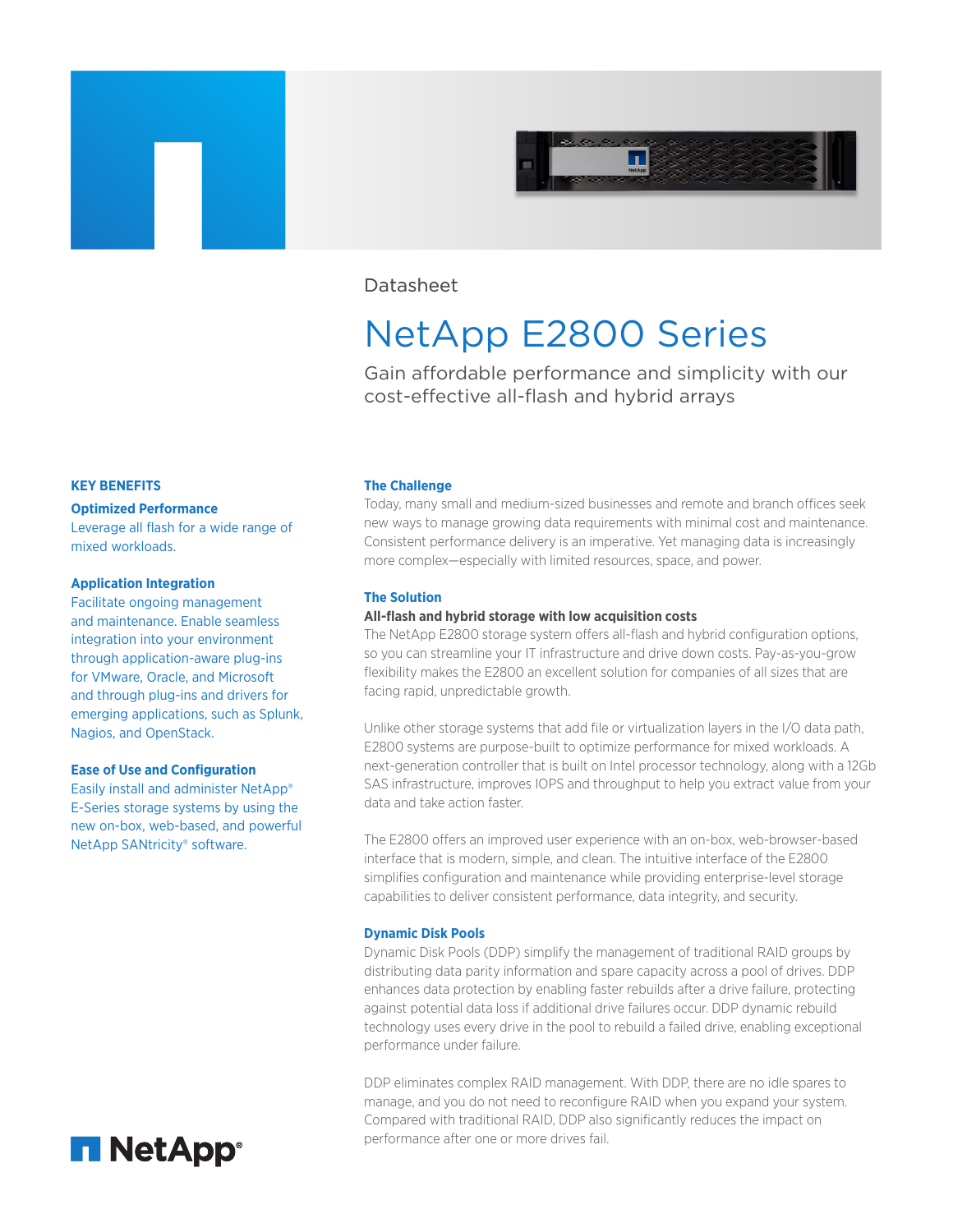A key feature of DDP is the capability to dynamically rebalance data across all the drives in the pool when drives are added or removed. Unlike the rigid configuration of a traditional RAID volume group, which has a fixed number of drives, with DDP you can add or remove multiple drives in a single operation. DDP dynamically rebalances across the remaining (or additional) drives more quickly than traditional RAID does. This faster rebalancing also applies to a rebuild case. If additional drives fail, faster rebuilds on failed drives reduce the exposure window for data loss from days to minutes.

#### **Optimized for Affordable Performance**

The E2800 storage system optimizes price and performance to support any workload. The E2800 features a next-generation entry-level controller that improves IOPS and throughput. Higher performance with solid-state drives (SSDs) enables the E2800 to maximize storage density, requiring fewer disks for better performance.

High-performance file systems and data-intensive bandwidth applications benefit from the ability of the E2800 to sustain higher read and write throughput. Database-driven transactional applications benefit from the higher IOPS and low latency of the E2800.

The controllers in the E2800 increase performance to a blazingfast 300,000 IOPS. You can speed up data analysis from weeks to hours, process video up to six times faster, and generate reports three times faster. With that increased performance, you have access to the data that you need to make optimal decisions for your business.

#### **SSD Cache for Improved Performance**

The SSD cache feature provides intelligent analytics-based caching capability for read-intensive workloads. Hot data is cached by using higher-performance, lower-latency SSDs in the drive shelves. You do not need to set up complicated policies to define the trigger for data movement between tiers—you can simply set it and forget it. SSD cache is expandable to up to 5TB per storage system.

#### **SANtricity Synchronous and Asynchronous Mirroring: Proven Data Replication and Disaster Recovery Protection**

With NetApp SANtricity Remote Mirroring, you now have a proven and an efficient disaster recovery method for maintaining access to business-critical data in site outages. SANtricity Remote Mirroring provides highly available data storage across a campus, across the state, or around the world. This mirroring simplifies managing data replication to meet the application service levels of both virtual and traditional environments. Asynchronous mode is available on both FC and iSCSI networks; synchronous mode is available on FC networks only.

#### **Modular Flexibility**

Flexible configuration options, including All-Flash as well as Hybrid SSD and HDD, enable you to build just one architecture to support a multi-tiered data model. This feature is particularly suited for third platform applications such as Splunk, which uses hot, warm, cold, and frozen tiers.

The E2800 offers multiple form factors and drive technology options to meet your requirements:

- The ultradense 60-drive system shelf supports up to 600TB in just 4U and is optimal for environments with vast amounts of data and limited floor space, with either 2.5-inch or 3.5-inch drives.
- The 24-drive system shelf combines low power consumption and exceptional performance density with its highperformance 2.5-inch drives.
- The 12-drive shelf is a great fit for cost-conscious organizations that need to provide both performance and capacity, with either 2.5-inch SSDs or 3.5-inch drives.

#### **Maximum Storage Density**

Today's storage must keep up with continuous growth and must meet the most demanding capacity requirements. The E2800 is designed for capacity-intensive environments that also require efficient data center space, power, and cooling utilization. The system's ultradense, 60-drive, 4U disk shelf provides industryleading performance and space efficiency to reduce rack space by up to 60%. Its high-efficiency power supplies can lower power and cooling use by up to 40%.

#### **Proven Data Reliability, Availability, and Serviceability**

The E2800 is based on a field-proven architecture that delivers high reliability and greater than five-9s availability—often exceeding six-9s availability when NetApp best practices are followed. The E2800 is easy to install and to use. It is optimized for performance efficiency, and it fits into most application environments. The E2800 system offers excellent price-toperformance for small and medium-sized businesses, remote and branch offices, and workgroups within an enterprise.

The E2800 offers enterprise-level reliability, availability, and serviceability features:

- With NetApp SANtricity Snapshot® capabilities, nearinstantaneous, point-in-time copies or volume images can be created for backup and file restoration. The system supports up to 512 point-in-time copies of data volumes. This feature minimizes network traffic while providing multiple Snapshot copies to improve recovery point objectives.
- SANtricity volume copy creates clones of volumes, which can be used for data analytics or other purposes.
- Data Assurance, based on the ANSI T10-PI standard, offers enterprise-grade data integrity and protects against silent data corruption.
- The NetApp AutoSupport® system proactively notifies users about potential issues before they occur.

#### **Intuitive Management**

NetApp SANtricity software offers a combination of comprehensive features and ease of use. Storage administrators appreciate the extensive configuration flexibility that allows optimal performance tuning and complete control over data placement. With its dynamic capabilities, SANtricity software supports dynamic expansion, reconfigurations, and maintenance without interrupting storage system I/O.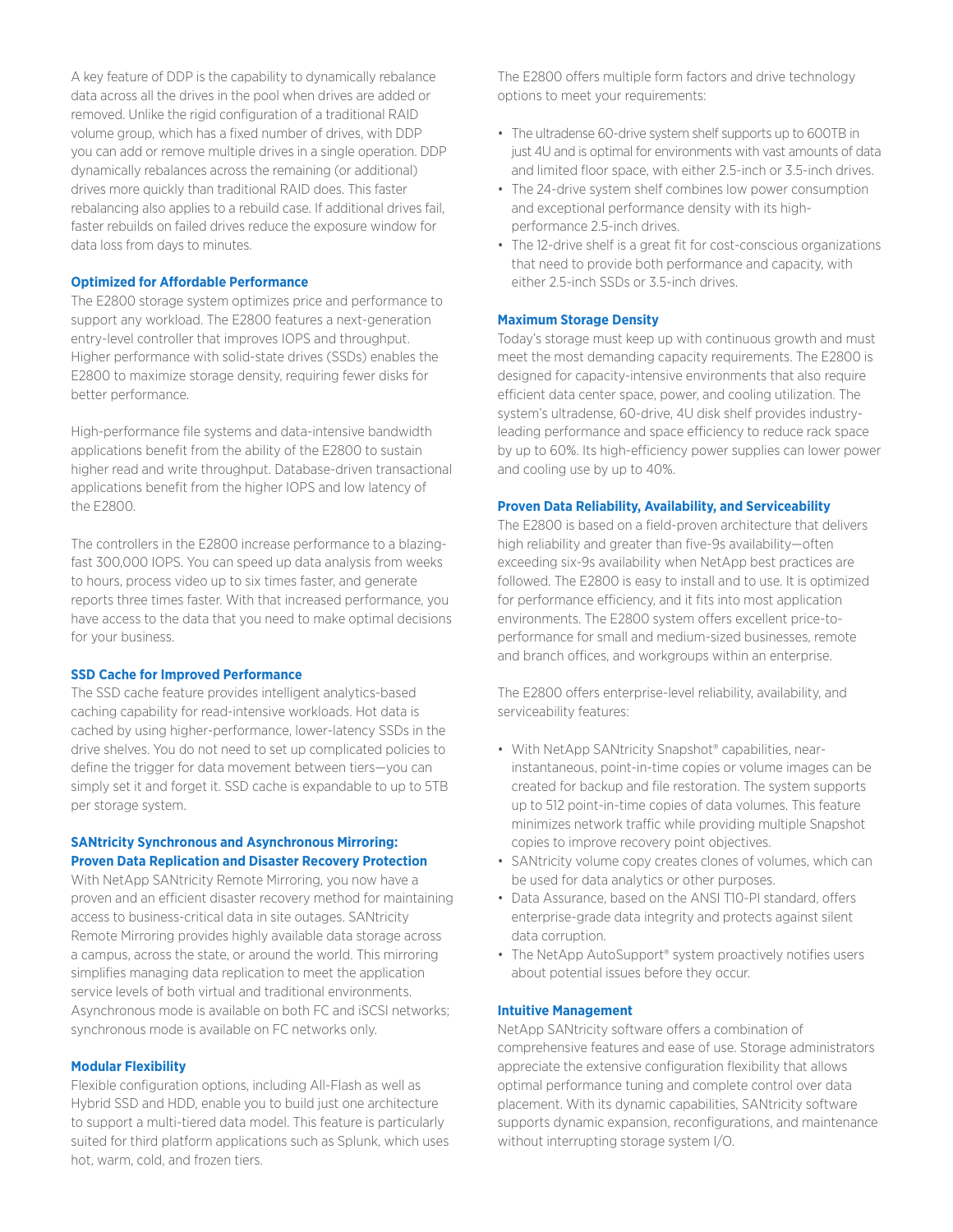### **E2800 TECHNICAL SPECIFICATIONS**

|  |  |  |  | All data in this table applies to dual-controller configurations. |
|--|--|--|--|-------------------------------------------------------------------|
|--|--|--|--|-------------------------------------------------------------------|

|                                                                                           | <b>E2860 SYSTEM SHELF</b><br><b>DE460C DISK SHELF!</b>                                                                                                                                                                                                                                                                                                                      | <b>E2824 SYSTEM SHELF</b><br><b>DE224C DISK SHELF</b>                                                                                                                       | <b>E2812 SYSTEM SHELF</b><br><b>DE212C DISK SHELF</b>                              |  |  |  |
|-------------------------------------------------------------------------------------------|-----------------------------------------------------------------------------------------------------------------------------------------------------------------------------------------------------------------------------------------------------------------------------------------------------------------------------------------------------------------------------|-----------------------------------------------------------------------------------------------------------------------------------------------------------------------------|------------------------------------------------------------------------------------|--|--|--|
| <b>Type</b>                                                                               | All-flash storage array or hybrid<br>storage array                                                                                                                                                                                                                                                                                                                          | All-flash storage array or hybrid<br>storage array                                                                                                                          | All-flash storage array or hybrid<br>storage array                                 |  |  |  |
| Form factor                                                                               | 4U, 60 drives (both 2.5" and 3.5")                                                                                                                                                                                                                                                                                                                                          | 2U, 24 drives (2.5")                                                                                                                                                        | 2U. 12 drives (3.5" or 2.5" SSD)                                                   |  |  |  |
| Maximum raw capacity                                                                      | 600TB system shelf<br>1.8PB with disk shelves<br>(using 10TB drives)                                                                                                                                                                                                                                                                                                        | 76.8TB system shelf<br>1.4PB with disk shelves<br>(using 3.2TB and 10TB drives)                                                                                             | 120TB system shelf<br>1.4PB with disk shelves (using 10TB drives)                  |  |  |  |
| Maximum drives <sup>2</sup>                                                               | 180 with mixed shelves<br>120 SSD limit<br>(25 SSDs per 60-drive shelf)                                                                                                                                                                                                                                                                                                     | 180<br>120 SSD limit                                                                                                                                                        | 180<br>120 SSD limit                                                               |  |  |  |
| Drives supported                                                                          | $4/8/10TB3$ NL-SAS<br>10TB <sup>4</sup> NL-SAS FIPS<br>900GB, 1.2/1.8TB SAS<br>1.8TB SAS FIPS<br>800GB, 1.6/3.2TB SSD<br>1.6TB SSD FIPS                                                                                                                                                                                                                                     | 900GB, 1.2/1.8TB SAS<br>1.8TB SAS 10K FIPS<br>800GB, 1.6/3.2TB SSD<br>1.6TB SSD FIPS                                                                                        | 4/8/10TB NL-SAS<br>65/10TB <sup>4</sup> NL-SAS FIPS<br>800GB SSD<br>1.6TB SSD FIPS |  |  |  |
| System memory                                                                             | 16GB/64GB                                                                                                                                                                                                                                                                                                                                                                   |                                                                                                                                                                             |                                                                                    |  |  |  |
| Included host I/O ports                                                                   | 4 ports 16Gb FC or<br>4 ports 10Gb iSCSI (optical) or<br>4 ports 10Gb iSCSI (copper)                                                                                                                                                                                                                                                                                        |                                                                                                                                                                             |                                                                                    |  |  |  |
| Optional host I/O ports                                                                   | 8 ports 16Gb FC<br>8 ports 10Gb iSCSI (optical)<br>4 ports 10Gb iSCSI (copper)<br>8 ports 12Gb SAS                                                                                                                                                                                                                                                                          |                                                                                                                                                                             |                                                                                    |  |  |  |
| Operating system and system<br>management                                                 | SANtricity OS 8.30<br>SANtricity System Manager 11.30                                                                                                                                                                                                                                                                                                                       |                                                                                                                                                                             |                                                                                    |  |  |  |
| High-availability features                                                                | Dual active controller with automated I/O path failover<br>Auto load balancing and path connectivity monitoring<br>Dynamic Disk Pools technology and traditional RAID levels 0, 1, 5, 6, and 10<br>Automatic rebuild after a drive failure<br>Mirrored data cache with battery-backed destage to flash<br>Proactive drive health monitoring                                 | Redundant, hot-swappable storage controllers, disk drives, power supplies, and fans<br>Greater than 99.999% availability (with appropriate configuration and service plans) |                                                                                    |  |  |  |
| Host operating systems                                                                    | Microsoft Windows Server, Red Hat Enterprise Linux, Novell SUSE Linux Enterprise Server, Apple Mac OS, Oracle Solaris, HPE HP-UX,<br>CentOS Linux, Oracle Enterprise Linux, IBM AIX, VMware ESX                                                                                                                                                                             |                                                                                                                                                                             |                                                                                    |  |  |  |
| Included software features                                                                | <b>SANtricity Snapshot</b><br>SANtricity volume copy<br>SANtricity synchronous and asynchronous mirroring <sup>6</sup><br>SANtricity SSD cache<br>SANtricity Thin Provisioning with UNMAP<br>Dynamic Disk Pools technology<br>SANtricity Drive Encryption                                                                                                                   |                                                                                                                                                                             |                                                                                    |  |  |  |
| <b>System capabilities</b>                                                                | Data Assurance (T10-PI)<br>Dynamic volume expansion<br>Dynamic capacity expansion and contraction<br>Dynamic RAID-level migration<br>Dynamic segment size migration<br>System event monitor<br>NetApp AutoSupport system<br>Online SANtricity OS upgrades and drive firmware upgrades<br>VMware vSphere Storage APIs-Array Integration<br>Microsoft Offloaded Data Transfer |                                                                                                                                                                             |                                                                                    |  |  |  |
| Application plug-ins <sup>7</sup>                                                         | NetApp SANtricity Management Pack for Microsoft System Center Operations Manager<br>NetApp SANtricity Plug-In for VMware yCenter<br>NetApp SANtricity VASA Provider<br>NetApp SANtricity Storage Replication Adapter for VMware vCenter Site Recovery Manager<br>NetApp SANtricity Performance App for Splunk Enterprise<br>NetApp SANtricity Plug-In for Nagios            |                                                                                                                                                                             |                                                                                    |  |  |  |
| Open management                                                                           | NetApp SANtricity OpenStack Cinder<br>NetApp SANtricity Web Services Proxy (REST and SYMbol Web)                                                                                                                                                                                                                                                                            |                                                                                                                                                                             |                                                                                    |  |  |  |
| System maximums<br>1. The E2860 and DE460C are expected to be available in December 2016. | <b>Hosts: 256</b><br>Volumes: 512<br>Snapshot copies: 512<br>Mirrors: 32                                                                                                                                                                                                                                                                                                    |                                                                                                                                                                             |                                                                                    |  |  |  |

2. All models are capable of reaching 180 drives when they are configured with intermixed disk shelves.<br>3. 10TB NL-SAS drives are expected to be available in September 2016.<br>4. 10TB NL-SAS FIPS drives are expected to be av